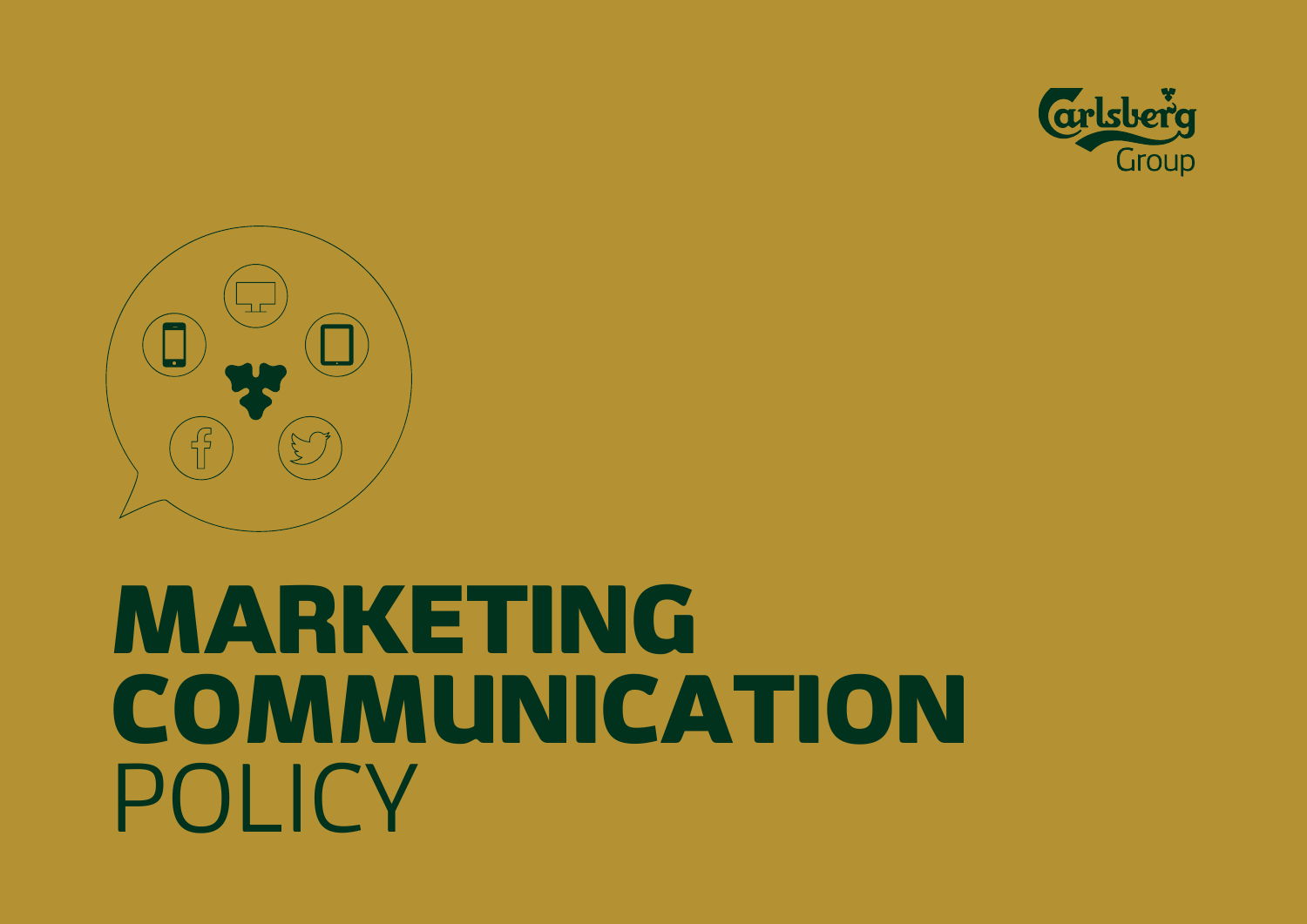## **INTRODUCTION**

# THE CARLSBERG GROUP'S MARKETING COMMUNICATION POLICY

## MARKETING COMMUNICATION PRINCIPLES

| T  | <b>APPEAL:</b> Design communications                                           |
|----|--------------------------------------------------------------------------------|
| 2. | <b>PLACEMENT:</b> Actively restrict people under the legal                     |
| 3  | <b>MODERATION:</b> Advocate responsible                                        |
|    | 4 SAFETY: Never associate consumption of our products with drink               |
| 5  | <b>EFFECTS:</b> Never claim that alcohol can contribute                        |
| 6  | <b>TRANSPARENCY:</b> Provide transparent                                       |
| 7. | <b>PROGRESS:</b> Communicate legally, truthfully and respectfully, championing |
|    | 8 ALCOHOL-FREE: Offer choice through alcohol-free beers                        |

and market them responsibly [...............................................................................................................](#page-10-0)[11](#page-10-0)

The Carlsberg Group has focused on brewing for a better today and tomorrow for over 170 years. Not only for ourselves, but for society as a whole. We are proud of our brands, with all our beverages crafted to be enjoyed in moderation and sit at the heart of social occasions for millions of people all over the world.

We are committed to playing our role in supporting people to consume our products responsibly, as they are intended, and recognise our important responsibility to do so. Our Marketing Communication Policy (MCP) supports this commitment, determining the high standards we set ourselves as a brewer and as an industry for what and how we communicate to ensure that we reach the right people, with the right messages. It applies to all employees and contractors communicating through, or on behalf of, our brands. However, in cases where local regulations are stricter, they must always supersede this policy.

Our MCP exists to enable, rather than to restrict. Through the eight principles which guide our marketing, with clear dos & don'ts under each, we are able to develop innovative, creative and entertaining marketing in the confidence that it aligns with our purpose and high standards as a responsible brewer.

**João Abecasis Chief Commercial Officer Carlsberg Group**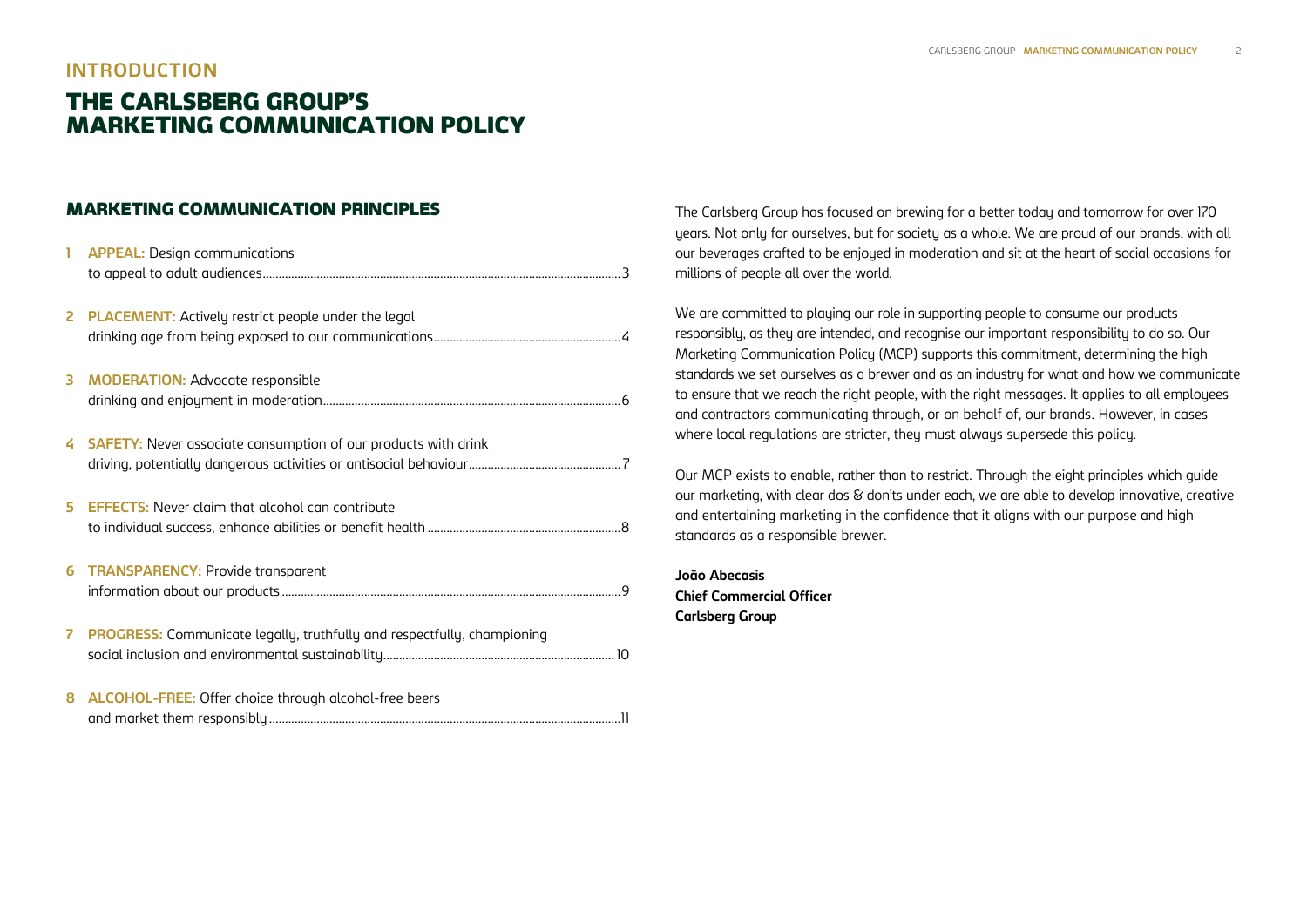# <span id="page-2-0"></span>**1. APPEAL**

# DESIGN COMMUNICATIONS TO APPEAL TO ADULT AUDIENCES

**Our beers, ciders and other alcoholic products are intended only for persons over the legal drinking age. Our marketing communications must always therefore be designed to appeal only to adults.**

## DOS & DON'TS

- Only target adults (18+) with our messages and never persons under the legal drinking age stipulated in national or regional law (e.g. 20 in Iceland).
- Only feature people who are and reasonably appear to be and are being portrayed as - over 25 years of age.
- Do not include any of the following in our marketing materials:

**People, styles or behaviours:** Celebrities, sportspersons, actors, influencers, cartoon or animated characters, clothing styles, behaviours, music etc. with primary appeal to persons under the legal drinking age, or to juvenile or adolescent behaviour.

**Elements:** Toys, playgrounds, schools, zoos, skate parks, children's gaming arcades, child-related fantasy worlds, slapstick humour, sexual humour or digital marketing elements (e.g. lenses or filters) that are likely to be of particular appeal to those under the legal drinking age.

**Themes or treatments:** Children's music, fairy tales, schoolteachers, or drawing styles, symbols and designs that are clearly childish (e.g. children's scribbles or drawings).

**Promotional items:** Competition prizes etc. with primary appeal to persons under the legal drinking age.

## **PR & SPONSORSHIPS**

- While any person appearing in advertisements must be over 25 years of age, persons between the minimum legal drinking age and 25 years of age may be engaged in unpaid PR activity (e.g. gifting) or partner-led sponsorship communication in which our brand is not a primary focus (e.g. Carlsberg Man of the Match).
- Do not repost or interact with social media posts featuring, or posted by, persons aged 18-25 years, from the profile of our alcoholic brands. Do not encourage 18-25-year-old recipients of alcoholic gifts to post on social media.

## **PROMOTIONS**

Only target in-store or in-outlet promotions at persons over the legal drinking age.

## **PRODUCT DEVELOPMENT & PACKAGING**

Do not develop new alcoholic products or packaging designs with particular appeal to persons under the legal drinking age.

## **RESEARCH**

Only include adults over the legal drinking age within the study market when conducting research activities related to our alcoholic brands. See our internal Research & Analytics Code of Conduct for further guidance.

## **SENSE CHECK**

**Check that you are on the right track by answering yes to the following questions:**

- Can I confirm that my communication is designed to appeal to an adult audience?
- Can I confirm that my communication only uses persons who are, and reasonably appear to be, over the age of 25?
- Have I checked that my communication does not include any excluded elements, people, themes or promotional items?

## ASSOCIATED CODES

- WFA'[s Responsible Marketing Pact](http://the-rmp.eu/content/)
- Carlsberg Group Research & Analytics Code of Conduct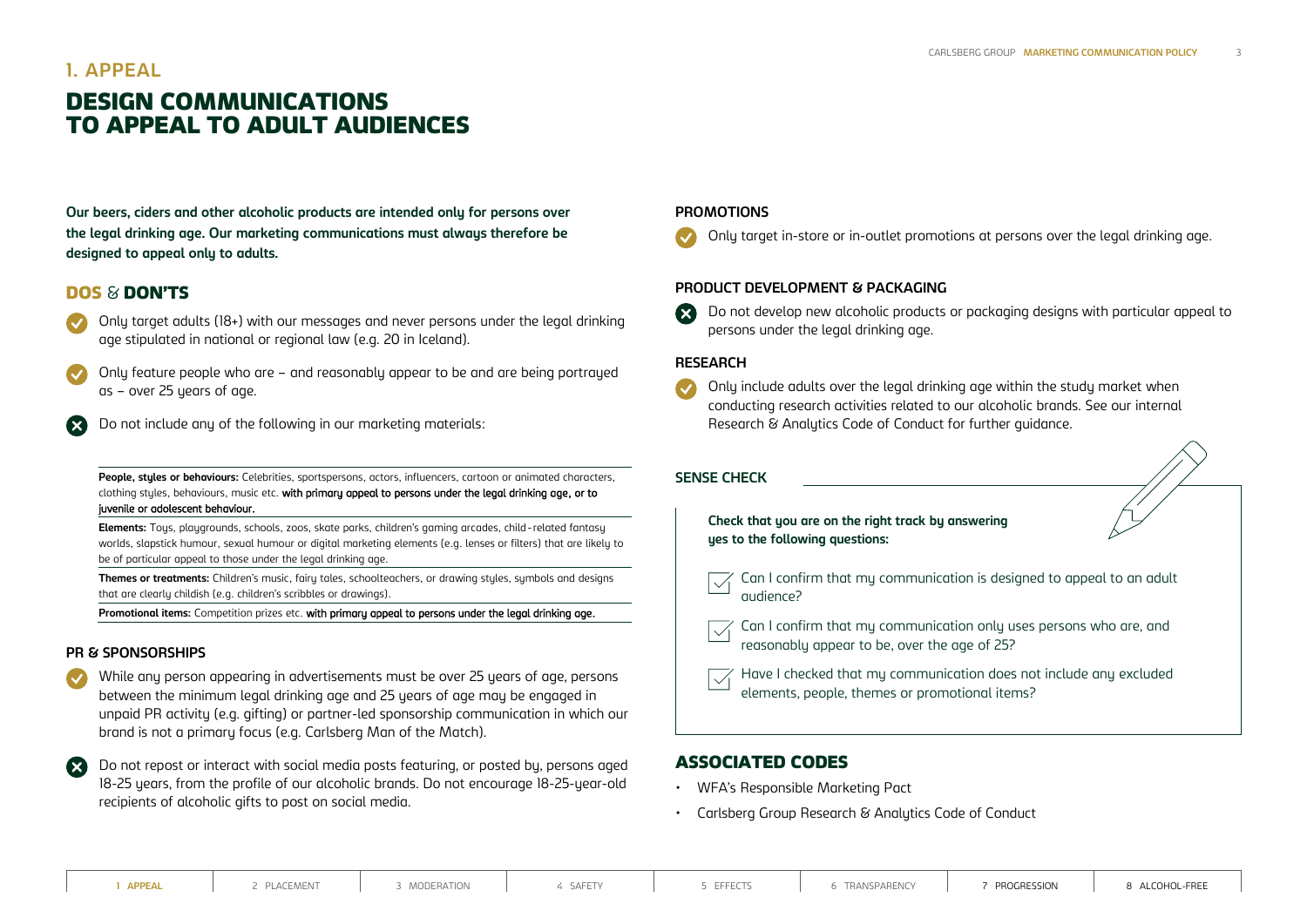## <span id="page-3-0"></span>**2. PLACEMENT**

# ACTIVELY RESTRICT PEOPLE UNDER THE LEGAL DRINKING AGE FROM BEING EXPOSED TO OUR COMMUNICATIONS

**Our marketing must always be placed in environments that primarily reach people above the legal drinking age. Where available, we must implement restrictive measures that prevent people under the legal drinking age from seeing our marketing communications.**

## DOS & DON'TS

#### **MEDIA AND PLACEMENT**

- Always activate age affirmation mechanisms (age gates) whenever they are available.
- Only promote brands in media (including digital), events or programmes where at least 70% of the audience is above the legal drinking age (no more than 30% is below) based on demographic data – on all channels where age affirmation mechanisms are not available.
- In addition to the above, always use data to ensure that adverts are targeted appropriately on digital channels where age affirmation mechanisms are not available. Where possible, use interest-based factors to remove demographics that may be under the legal drinking age, as well as self-declared age data. Always compile a brand safety list to prevent brand content being placed near underage content.
- Always apply the five Digital Guiding Principles to our brands' owned digital channels, including social media channels and websites:

**Age gate:** Always use an age affirmation mechanism (age gate) whenever they are available to limit underage access. Where not available, include an age disclaimer stating that content is only intended for users above the legal drinking age.

**Forward advice notice (FAN):** Always include a forward advice notice in an account's bio where content-sharing functionality is available – clearly stating that the content should only be shared with persons above the legal drinking age in the country of viewing.

**Responsible drinking message:** Always include a clearly visible responsible drinking message in an account's bio.

**Transparency / official signpost:** Always verify owned digital platforms to help users identify them as official through either an official verification sign such as "✓" or a written statement such as "This is the official <brand name> channel".

**User-generated content guidelines:** Never engage with any user-generated content (UGC) that would promote irresponsible alcohol consumption or otherwise breach guidelines in this policy, and inform users that irresponsible content will be removed through a UGC policy.

- Always take reasonable steps to prevent the placement of advertising in close proximity (100 metres or less) to places primarily frequented by minors, including schools, zoos and playgrounds. Also, take into account religious buildings or places with sensitivities to alcoholic brands.
- Always gain approval from Group Commercial's media team before commencing any advertising relating to gaming.

## **INFLUENCERS**

Always apply the following principles to paid, incentivised or unpaid influencer content where we have a contractual or other material relationship in place:

**Selection:** Wherever platforms allow, employ age affirmation mechanisms on digital platforms to paid influencer content to prevent minors from viewing content associated with our alcoholic brands. When using platforms where these mechanisms are not uet available, always ensure that paid influencers are at least 25 years old and have primary appeal to adult audiences.

Never associate with influencers who feature posts that would not be compliant with this policy or are known to have reputational associations with harmful drinking or behaviours that could bring our brands into disrepute.

**Engagement:** Always have a signed written agreement in place for paid influencers with either us or our agencies, including: information linking to local legal requirements, guidelines on clear disclosure of their association with our brand, guidelines on responsible marketing (as set out in this policy), and advice on and examples of best practices.

**Monitoring:** Always monitor paid influencer content for compliance with this policy, aiming to remove any non-compliant posts within 72 hours.

## **POINT OF SALE & EVENTS**

Only allow sampling of alcoholic beverages by persons over the legal drinking age.

Only engage persons above the legal drinking age in experiential marketing of our brands.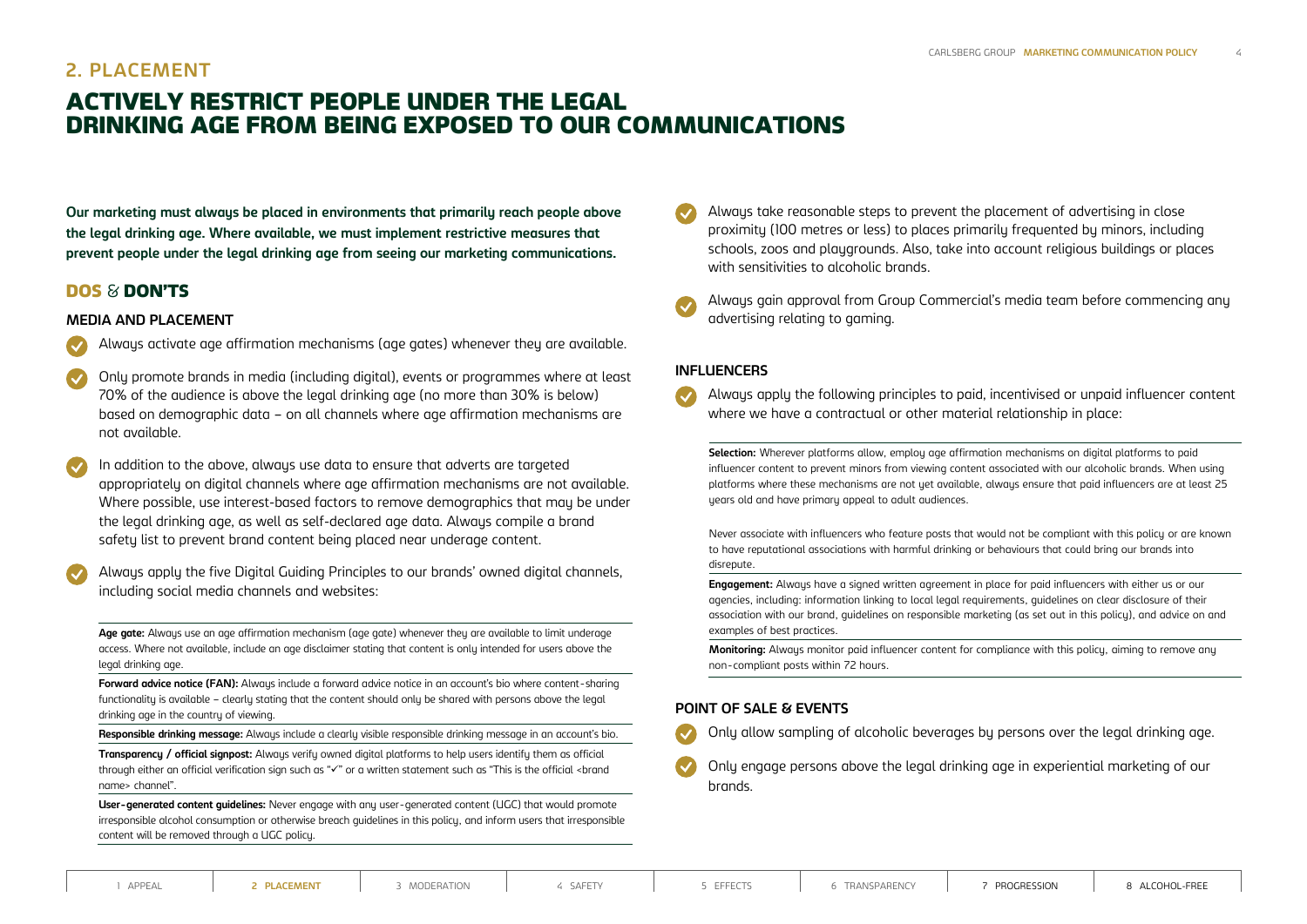# **2. PLACEMENT**

# ACTIVELY RESTRICT PEOPLE UNDER THE LEGAL DRINKING AGE FROM BEING EXPOSED TO OUR COMMUNICATIONS

| Check that you are on the right track by answering<br>yes to the following questions: |                                                                                                                                                                                                                                                                                                                                                        |
|---------------------------------------------------------------------------------------|--------------------------------------------------------------------------------------------------------------------------------------------------------------------------------------------------------------------------------------------------------------------------------------------------------------------------------------------------------|
|                                                                                       | Where age affirmation mechanisms are available, have I activated them to<br>age-gate content from those under the legal drinking age?                                                                                                                                                                                                                  |
|                                                                                       | Where age affirmation mechanisms are not available, do I have audience<br>data on all channels confirming that at least 70% of the audience is above<br>the legal drinking age? In addition, have I used data (including interest-<br>based factors) to ensure, as far as possible, that the audience is likely to be<br>above the legal drinking age? |
|                                                                                       | Do my brands' owned social media channels comply with our Digital<br>Guiding Principles by implementing an age gate, forward advice notice,<br>responsible drinking message, validation (transparency/official signpost)<br>and UGC policy?                                                                                                            |
|                                                                                       | Does my influencer campaign comply with our principles for selection,<br>engagement and monitoring?                                                                                                                                                                                                                                                    |
|                                                                                       | Do I have measures in place to prevent people under the legal drinking age<br>from accessing our products at events that we organise and control?                                                                                                                                                                                                      |

# ASSOCIATED CODES

- IARD's Digital Guiding Principles
- The Carlsberg Group's event security guidelines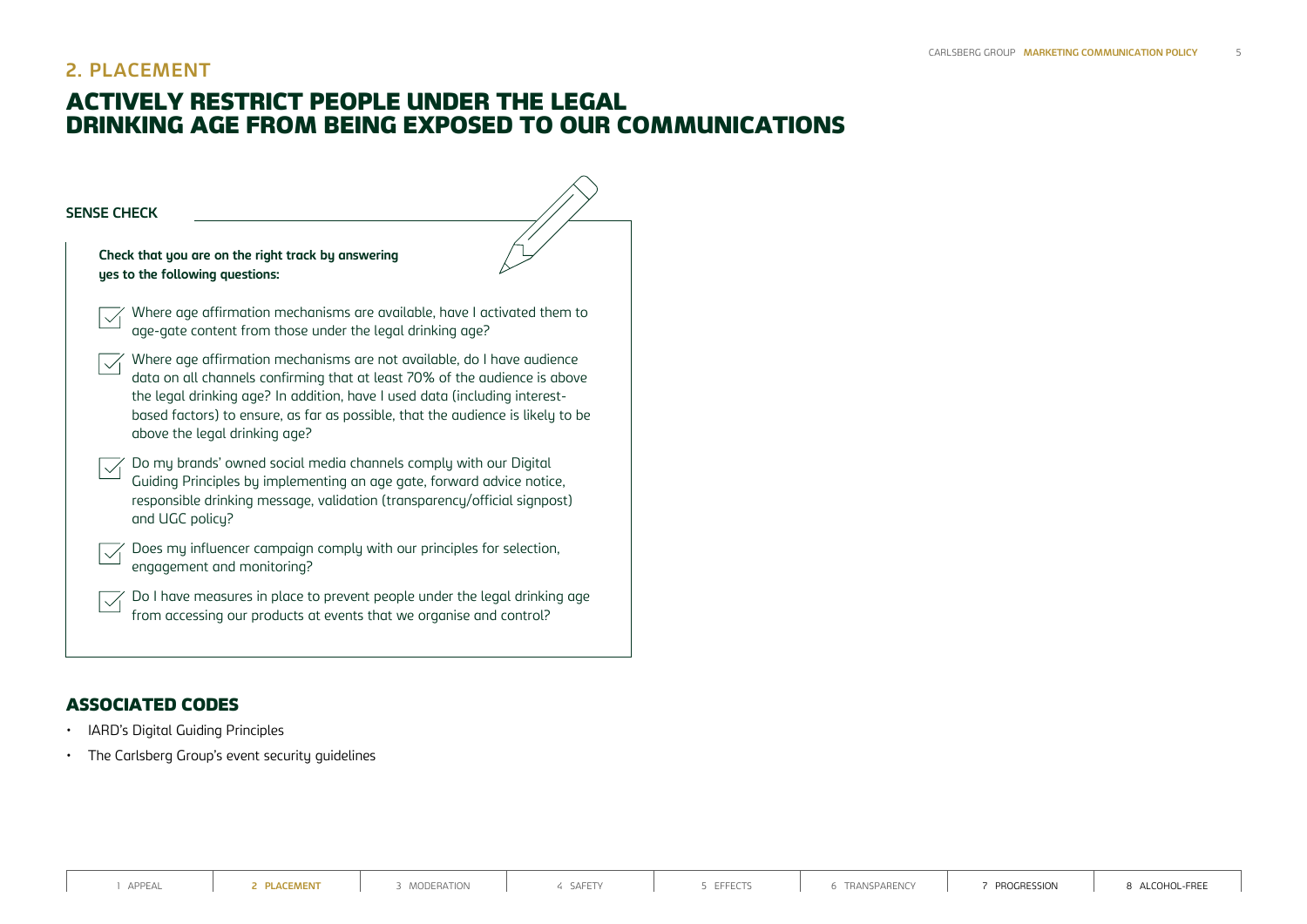$\sim$ 

# <span id="page-5-0"></span>**3. MODERATION**

# ADVOCATE RESPONSIBLE DRINKING AND ENJOYMENT IN MODERATION

**Our marketing communications must always advocate responsible drinking, moderation and enjoyment of our products as part of a balanced, healthy lifestyle.**

## DOS & DON'TS

#### **ADVERTISEMENTS**

- Always show our products being enjoyed in moderation as part of a balanced, healthy lifestyle.
- Never encourage excessive or irresponsible drinking, show drunkenness or suggest that **X** it is normal or acceptable to be drunk.
- Never present abstinence in a negative way, and instead, always show respect for **X** those who choose not to drink alcohol.
- Always incorporate responsible drinking messaging as mandatory in all marketing and brand communication briefs for all touch points of our alcoholic products (including web, social media and video commercials) and print materials. This should be in a size that is clearly legible.

## **POINT OF SALE & EVENTS**

- Always ensure that sampling activities are conducted in a way that has the necessary safeguards and protocols to prevent persons who are underage, intoxicated or driving from taking part. Never pressure people to consume our products.
- Never sponsor activities, such as "drinking games", that encourage rapid or excessive consumption of alcohol.
- Always make an alcohol-free beer, water or carbonated soft drink available at events for those who do not wish to drink alcohol.

#### **MEDIA & PLACEMENT**

Always actively monitor owned branded websites and social media pages and, wherever possible, remove user-generated content advocating or showing irresponsible drinking.

| <b>SENSE CHECK</b> |                                                                                           |  |  |  |  |  |  |
|--------------------|-------------------------------------------------------------------------------------------|--|--|--|--|--|--|
|                    | Check that you are on the right track by answering<br>yes to the following questions:     |  |  |  |  |  |  |
|                    | Am I sure that                                                                            |  |  |  |  |  |  |
|                    | my communication does not encourage or normalise the excessive<br>consumption of alcohol? |  |  |  |  |  |  |
|                    | my communication does not present abstinence or moderation in a negative<br>way?          |  |  |  |  |  |  |
|                    | my communication includes a responsible drinking message that is clearly<br>legible?      |  |  |  |  |  |  |
|                    | my trade activation and/or sampling activity does not encourage excessive<br>drinking?    |  |  |  |  |  |  |
|                    |                                                                                           |  |  |  |  |  |  |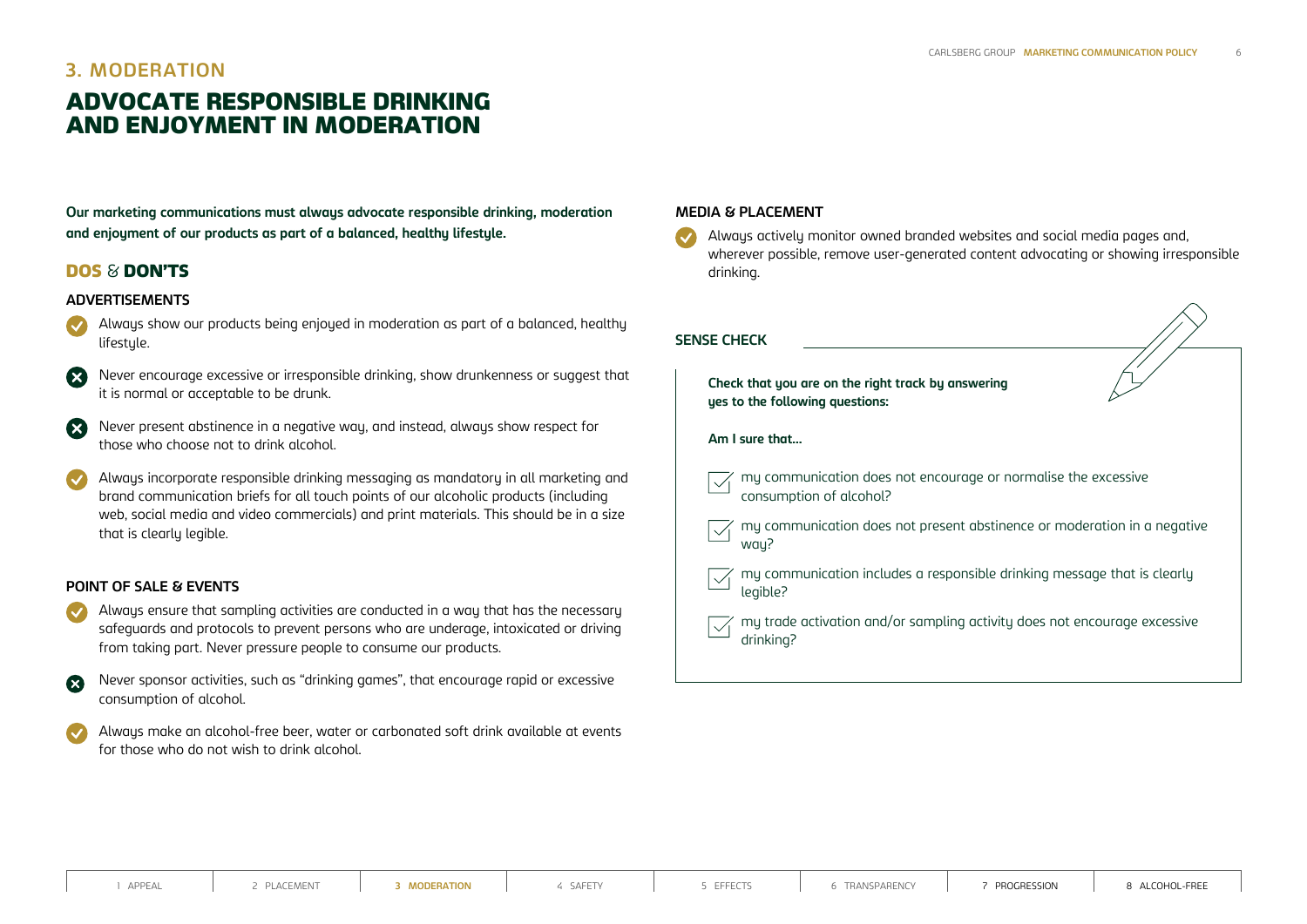# <span id="page-6-0"></span>**4. SAFETY**

# NEVER ASSOCIATE CONSUMPTION OF OUR PRODUCTS WITH DRINK DRIVING, POTENTIALLY DANGEROUS ACTIVITIES OR ANTISOCIAL BEHAVIOUR

**Drinking alcohol can affect inhibitions and decision making, which means it is not safe in certain situations, such as when driving or operating dangerous machinery. We must never therefore associate consumption of our products with potentially dangerous activities or other situations where it would be unsafe or unwise.**

## DOS & DON'TS

## **ADVERTISEMENTS**

- Never show consumption of alcohol in situations where it would be unsafe or unwise, such as driving any kind of motor vehicle, operating machinery, in dangerous environments such as clifftops or water rapids, or where individuals are demonstrating bravado or daring behaviour, including participating in activities such as extreme sports (e.g. skudiving).
- Never associate consumption of our products with violent, aggressive, dangerous or anti-social behaviour.
- Never associate consumption of our products with gambling, weapons, tobacco or illegal activities, including those related to drugs or drug culture. Never glamourise or trivialise associated issues.
- Never associate consumption of our products with violent sports (e.g. boxing, martial arts) or blood sports (e.g. bullfighting).
- Never show our alcoholic brands being consumed by people actively participating in sports (though it is acceptable to show our alcoholic products being consumed after participation, provided this otherwise complies with this policy).

## **PR & SPONSORSHIPS**

Never sponsor activities, events or individuals involved with gambling, violent sports, extreme sports, tobacco, illegal drugs, sports that cause harm to animals or sports that are likely to be of particular appeal to children (e.g. skateboarding).

Do not associate consumption of our products with any motor sports, motor events or other similar activities (due to concerns about the dangers of drinking and driving), unless specifically promoting responsible drinking in connection with our alcohol-free brands (e.g. don't drink and drive) \*.

## **POINT OF SALE & EVENTS**

Always comply with our Brand Promoter Manual. When engaging with brand promoters at events or as part of any other sponsorship or marketing activation, we must fulfil our commitment to provide a healthy and safe working environment, regardless of where in the world this takes place.

## **SENSE CHECK**

**Check that you are on the right track by answering yes to the following questions:**

**Am I sure that my communication does not associate consumption of our alcoholic products with…**

violence, aggression and anti-social behaviour?

- potentially dangerous activities, such as driving or extreme sports?
- bravado or daring behaviour?

*\* For guidance on alcohol-free beers, see principle 8 on pages 11-12.*

## ASSOCIATED CODES

• The Carlsberg Group's [Brand Promoter Manual](https://www.carlsberggroup.com/media/38486/brand-promoter-manual.pdf)

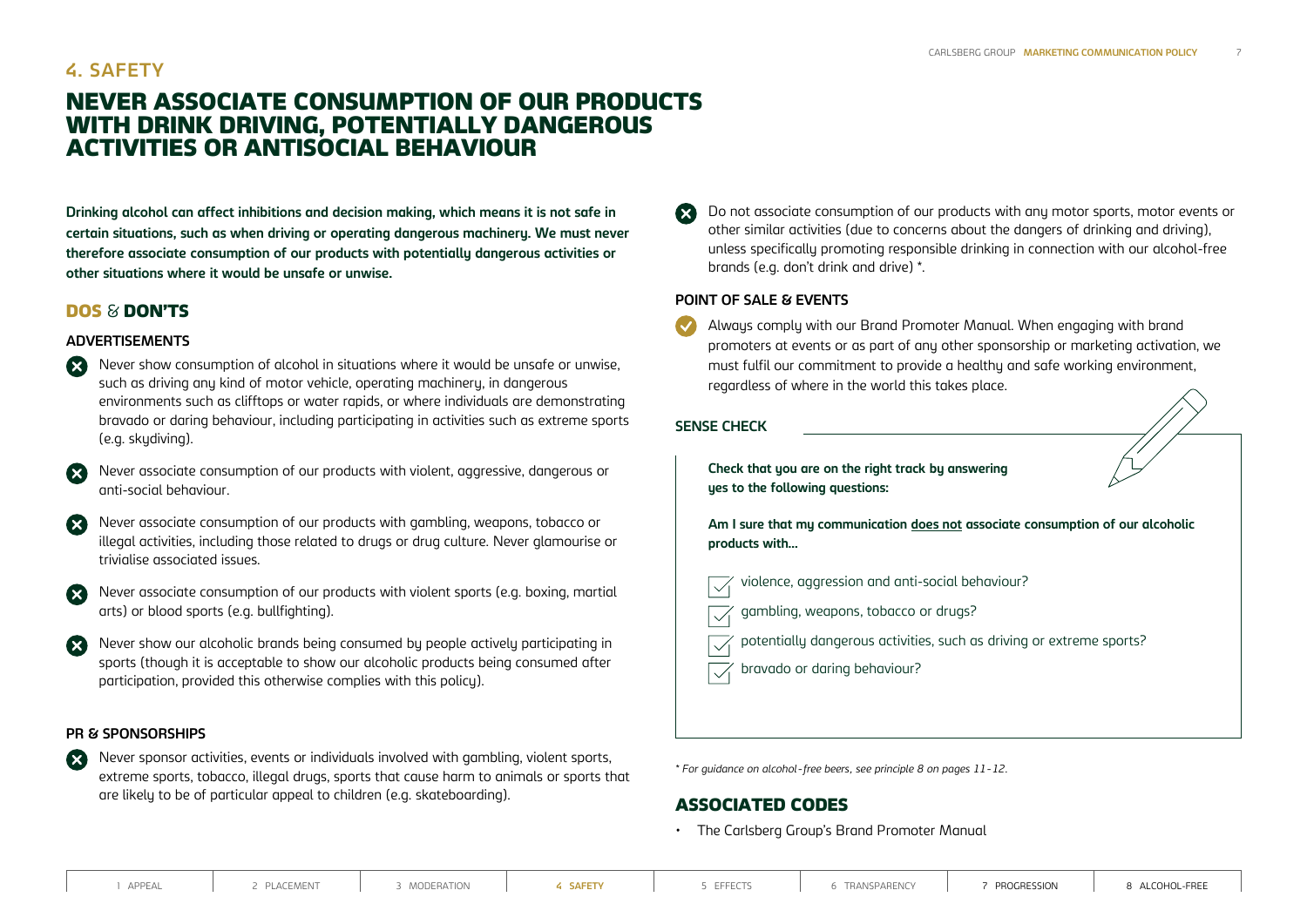# <span id="page-7-0"></span>**5. EFFECTS**

# NEVER CLAIM THAT ALCOHOL CAN CONTRIBUTE TO INDIVIDUAL SUCCESS, ENHANCE ABILITIES OR BENEFIT HEALTH

**While our products can be presented as an enjoyable part of social life, our marketing communications must not suggest that drinking alcohol can contribute to personal social success or acceptance. We must avoid suggesting that the success of a social occasion is linked to drinking alcoholic beverages, or that alcoholic beverages offer health or performance benefits.**

## DOS & DON'TS

## **ADVERTISEMENTS**

- Never suggest that consumption of alcoholic products can contribute to personal social success, acceptance, popularity or confidence, or the success of a social occasion.
- Never suggest that our products can contribute to sexual success or enhance a person's sexual attractiveness.
- Never suggest that the consumption of alcohol can be a catalyst for an extreme change in mood or state, that it can be used to solve personal problems, or that it can reduce social anxiety or overcome boredom and loneliness.
- Never suggest that our products can act as an aid to removing personal inhibitions.
- Never give the impression that alcoholic products can enhance mental ability or **X** improve physical performance. If sports are featured, it must be clear that consumption takes place after the sporting activity has ended.
- Never attempt to hide the nature or strength of an alcoholic beverage, place improper emphasis on its alcoholic strength, or indicate that it is preferred due to its superior strength. It is, however, permissible to emphasise the low strength of our alcohol-free beers\*.



×

Never claim that drinking alcohol can provide health or dietary benefits\*\*.

| Never claim, or make reference to claims, that alcohol can prevent, treat or cure any |  |
|---------------------------------------------------------------------------------------|--|
| human disease.                                                                        |  |



*\* For guidance on alcohol-free beers, see principle 8 on pages 11-12.*

*\*\* This does not restrict the communication of nutritional information and facts. For guidance, see page 9. Always consult your local Legal and Corporate Affairs team if unsure.*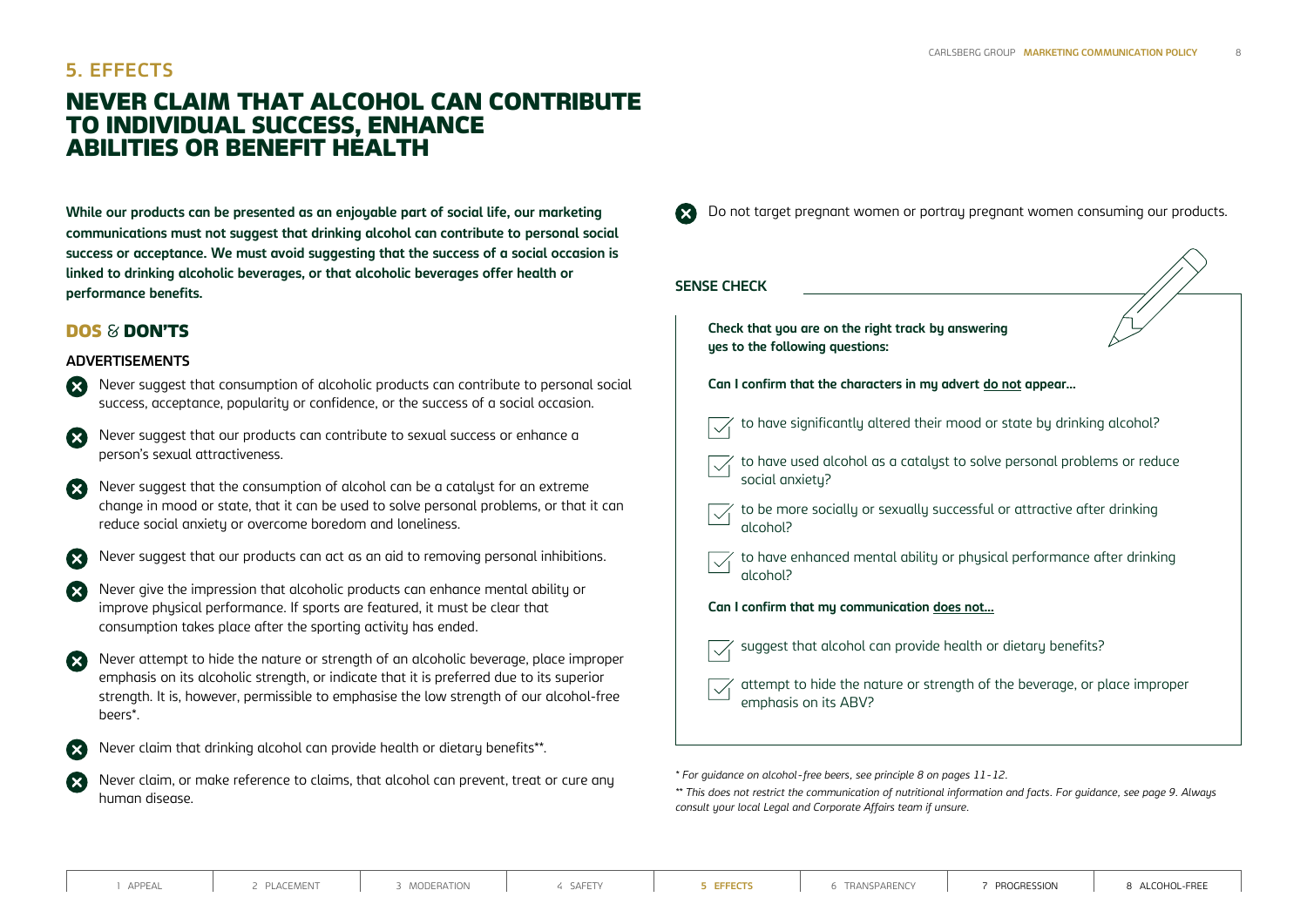# <span id="page-8-0"></span>**6. TRANSPARENCY**

# PROVIDE TRANSPARENT INFORMATION ABOUT OUR PRODUCTS

**Consumers have the right to know what is in our products, so we always provide transparent information about our beverages' nutritional values, ingredients and alcohol content on our packaging and online.**

## DOS & DON'TS

## **PACKAGING**

- Always list ingredients and provide calorific information per 100 ml on consumerfacing primary packaging and websites for our beer, cider and ready-to-drink (RTD) brands. Ensure provision, either on pack or online, of all seven nutritional measures (energy, fat, saturated fat, carbohydrate, sugars, protein, salt).
- Always carry a responsible drinking message (e.g. drink responsibly) and a clear age restriction symbol or equivalent words for the legal drinking age on consumer-facing primary packaging. Brands can also include a second responsible drinking symbol discouraging either consumption during pregnancy or drinking and driving.
- Always carry the URL of a website (brand or corporate) containing information about a product's ingredients and nutritional information, and the risks associated with excessive alcohol consumption on consumer-facing primary packaging.

## **MEDIA & PLACEMENT**

Always carry information on responsible drinking and the risks associated with excessive alcohol consumption within one click of the landing page on our brands' websites.

## **PRODUCT DEVELOPMENT**

**SEP** Never produce or promote any alcoholic beverages that contain excessive amounts of added stimulants. Contact Group Development and Corporate Affairs with any questions.

## **SENSE CHECK**

**Check that you are on the right track by answering yes to the following questions:**

- Does my beer, cider or RTD brand's primary packaging list ingredients and provide nutritional information per 100 ml?
- Does my beer, cider or RTD brand's primary packaging carry a responsible drinking message and a clear age restriction symbol or equivalent words for the legal drinking age?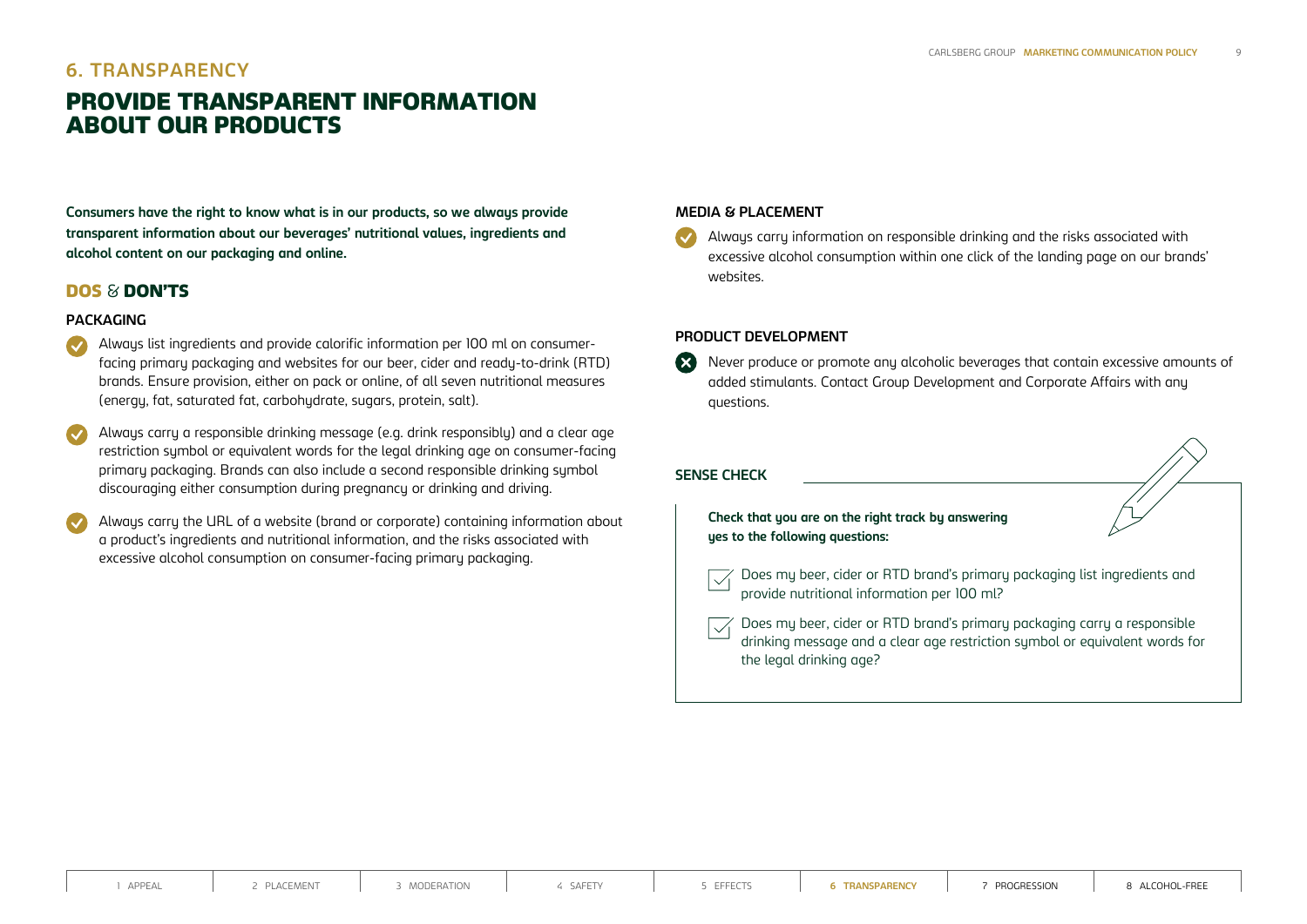## <span id="page-9-1"></span>**7. PROGRESS**

# <span id="page-9-0"></span>COMMUNICATE LEGALLY, TRUTHFULLY AND RESPECTFULLY, CHAMPIONING SOCIAL INCLUSION AND ENVIRONMENTAL SUSTAINABILITY

**Our beers are at the heart of social occasions around the world. Driven by our purpose of brewing for a better today and tomorrow, we have a responsibility not only to be legal, truthful and decent in our communications, but also to push the boundaries of sustainability and champion a more inclusive world.**

## DOS & DON'TS

- Always ensure that our communications are ethical, transparent and truthful, and never misleading.
- Always evaluate communications for appropriateness, good taste and decency both for the target audience and wider society. Consider whether themes that seem harmless in one market could be offensive or culturally insensitive in other markets in which the Carlsberg Group operates.
- Always be sensitive to, and respectful of, diversity in respect of race, gender, sexual orientation, religion, colour, ethnicity, national origin, disability, wealth or profession. Avoid inappropriate or potentially harmful stereotypes. Always make an effort to actively promote diversity and inclusion in marketing campaigns, casting and materials.
- Always be sensitive to, and respectful of, groups or individuals who do not wish to associate with alcohol.
- Always check that communications and associated promotions comply with local laws. In cases where local regulations are stricter, they must always supersede this policy.
- Be careful to encourage and show consumer behaviour that is environmentally sustainable, such as disposing of packaging in recycling streams.

Always ensure that any claim of sustainable environmental benefits is articulated clearly, in approachable language, and can be substantiated with solid evidence or scientific data, e.g. using a life cycle assessment (LCA) or recognised certification scheme (such as Cradle to Cradle (C2C)). For support, contact Corporate Affairs.

## ASSOCIATED CODES

- The Carlsberg Group's [Diversity & Inclusion Policy](https://www.carlsberggroup.com/media/35417/diversity-inclusion-policy_carlsberg-group.pdf)
- The Carlsberg Group's [Environmental Policy](https://www.carlsberggroup.com/media/17987/environmental-policy.pdf)

**Check that you are on the right track by answering yes to the following questions:**

- Does my communication comply with local laws on alcohol promotion and general advertising legislation?
- Have I evaluated my communication for appropriateness, good taste and decency for both the target audience and wider society?
- Does my communication push, advance or take a leadership role in our desire to drive greater inclusivity in society?

Can we substantiate our environmental statements with solid evidence?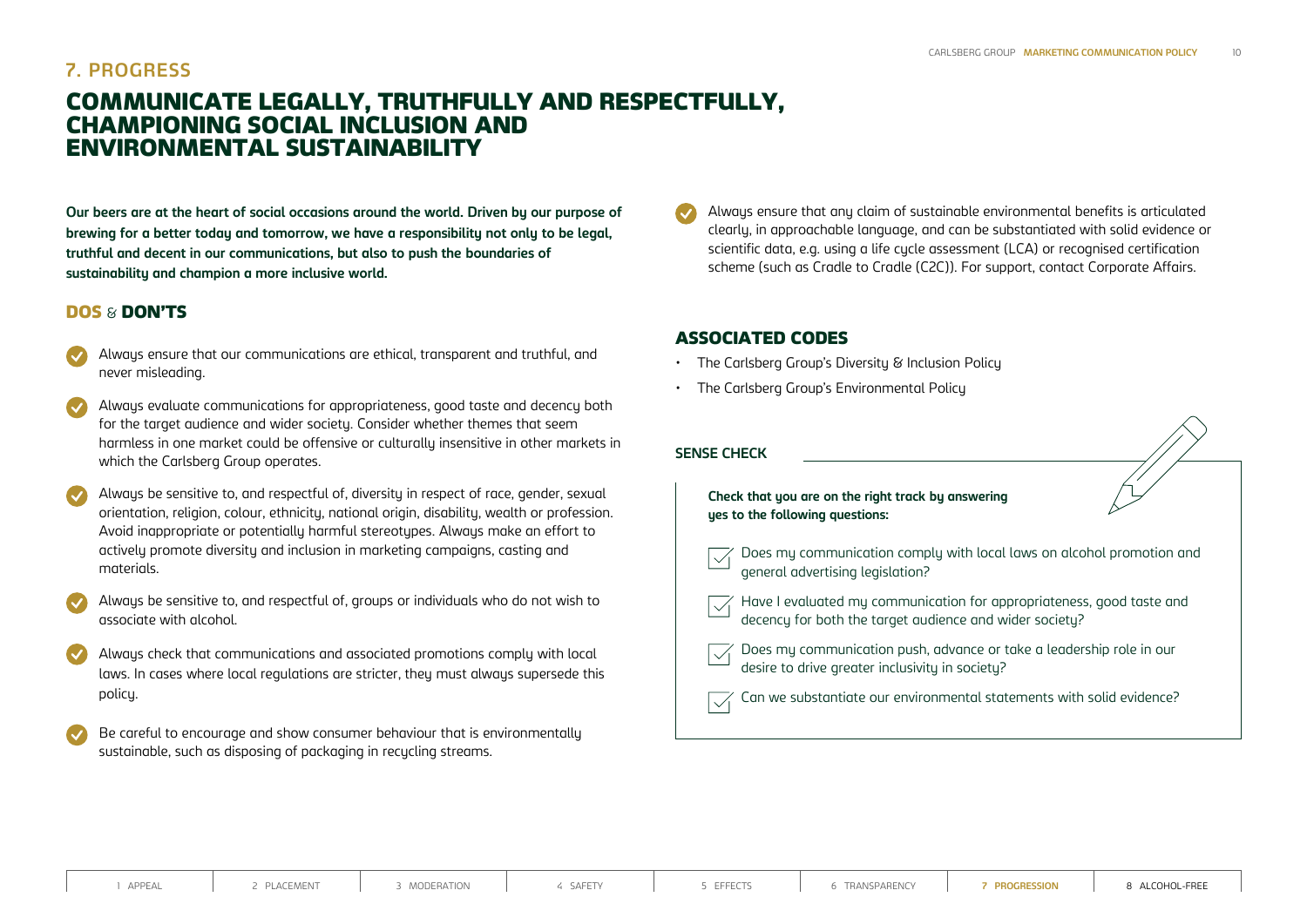# <span id="page-10-0"></span>**8. ALCOHOL-FREE**

# OFFER CHOICE THROUGH ALCOHOL-FREE BEERS AND MARKET THEM RESPONSIBLY

**Through our alcohol-free beers, we are committed to offering consumers a positive choice when they want to enjoy the taste of a refreshing beverage but without alcohol. Our communications should always target adults and our alcohol-free beers should be clearly distinguished from alcoholic variants.** 

## APPLICABLE BRANDS

## **ALCOHOL-FREE BEERS (AFBs)**

For the purpose of this policy, the term alcohol-free beer (AFB) covers any beer, cider or radler that is a line extension of a brand containing alcohol and contains no more than 0.5% alcohol by volume (ABV) (e.g. Carlsberg 0.0), unless local regulations state lower. Brands meeting these criteria must follow the entire policy, with exceptions or additional requirements provided in this section.

Communications relating to alcohol-free beverages with no connection to alcoholic brands should follow local soft drinks regulations and industry standards.

## DOS & DON'TS

Always comply with the standards set out in this policy, including always aiming to appeal to (principle #1) and reach (principle #2) persons over the legal drinking age with our communications, with only those exceptions provided for below.

## **ADVERTISEMENTS**

- Always be clear and transparent about the fact that we are marketing alcohol-free products. Any communication should ensure that there can be no confusion between our AFBs and our alcoholic brands.
- Only state facts regarding health or performance benefits if we have substantiated scientific evidence. These facts should only be used after consulting with Corporate Affairs, Group Development and local Legal teams.

## AFBs can be associated with:

- **Driving:** We can present AFBs as a responsible choice for those who are driving. However, alcohol-free products must only be shown being consumed before or after driving, not during. Consideration must always be given to local driving laws. Always get approval from your local Legal and Corporate Affairs teams.
- **Sports:** We can present AFBs as an appropriate choice for refreshment in connection with non-violent and non-extreme sports, such as running or cycling. They must not be seen to enhance performance. Always get approval from your local Legal and Corporate Affairs teams.
- Our AFB products should not target or be associated with:
	- **Pregnant women:** Do not direct communications at pregnant women, or portray pregnant women consuming our AFBs.
	- **Overtly dangerous situations:** Never associate our AFBs with situations that are overtly dangerous or violent by nature, e.g. extreme sports or operating heavy machinery.

## **PACKAGING & ADVERTISING**

- While acceptable to include, our AFBs are exempt from our commitment to always include a responsible drinking message in communications and on pack.
- Always include a clear age restriction symbol or equivalent words for the legal drinking age for alcohol on consumer-facing primary packaging.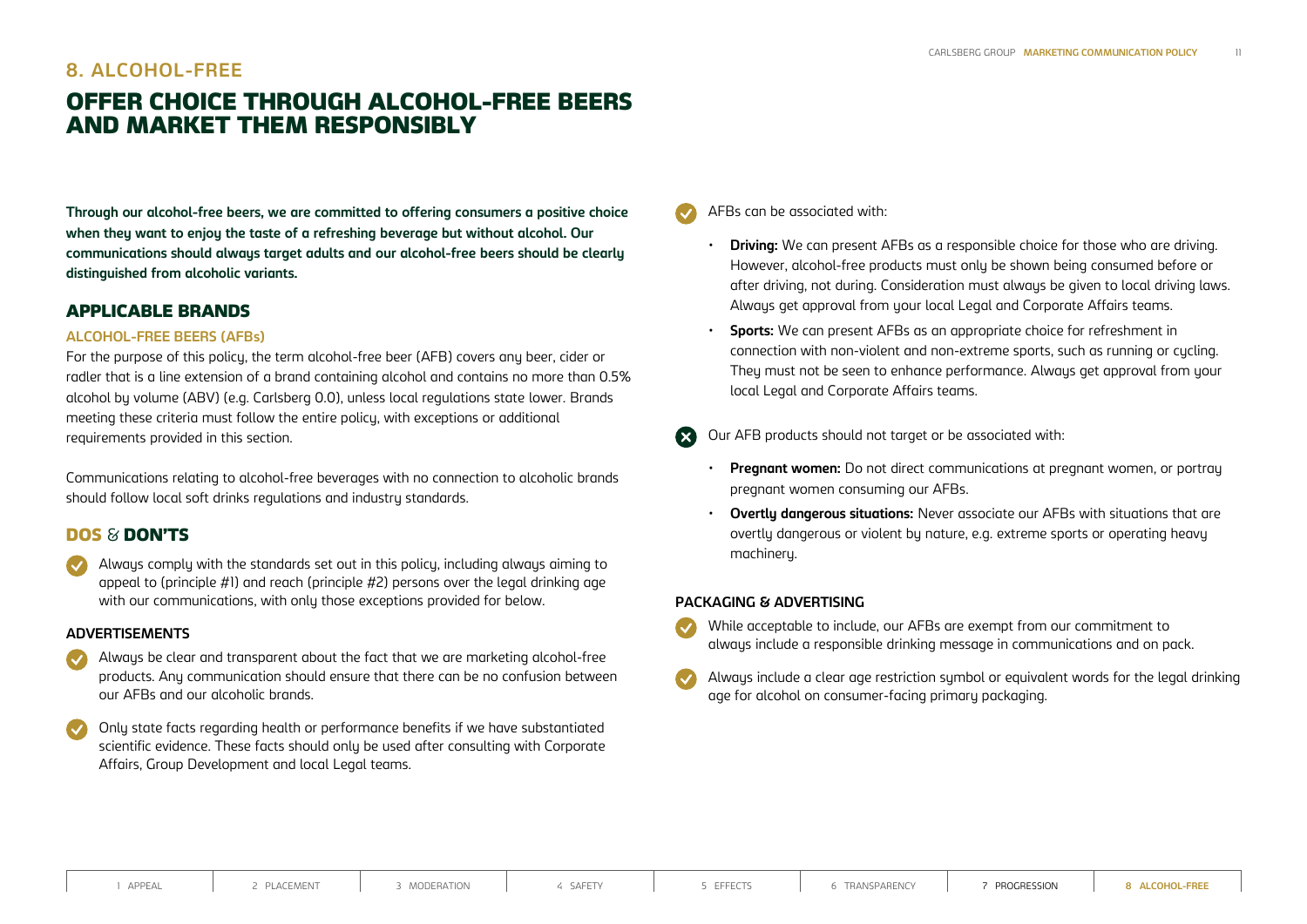# **8. ALCOHOL-FREE**

# OFFER CHOICE THROUGH ALCOHOL-FREE BEERS AND MARKET THEM RESPONSIBLY

## **POINT OF SALE & EVENTS**

- Only conduct sampling of alcohol-free beers with persons over the legal drinking age  $\bullet$ for alcohol.
- Never sell alcohol-free beers in children's or youth institutions or on other premises  $\boldsymbol{\Omega}$ specifically devoted to those under the legal drinking age (e.g. schools).
- $\boldsymbol{\Omega}$ Never merchandise AFBs in areas of retail stores with particular appeal to persons under the legal drinking age for alcohol, e.g. next to sweets or toys.

| <b>SENSE CHECK</b>                                                                                       |  |  |  |  |
|----------------------------------------------------------------------------------------------------------|--|--|--|--|
| Check that you are on the right track by answering<br>yes to the following questions:                    |  |  |  |  |
| Is my communication targeted at adults?                                                                  |  |  |  |  |
| Does my communication explicitly state that the product is alcohol-free?                                 |  |  |  |  |
| Does my communication comply with this policy, with only exceptions<br>provided for within this section? |  |  |  |  |
|                                                                                                          |  |  |  |  |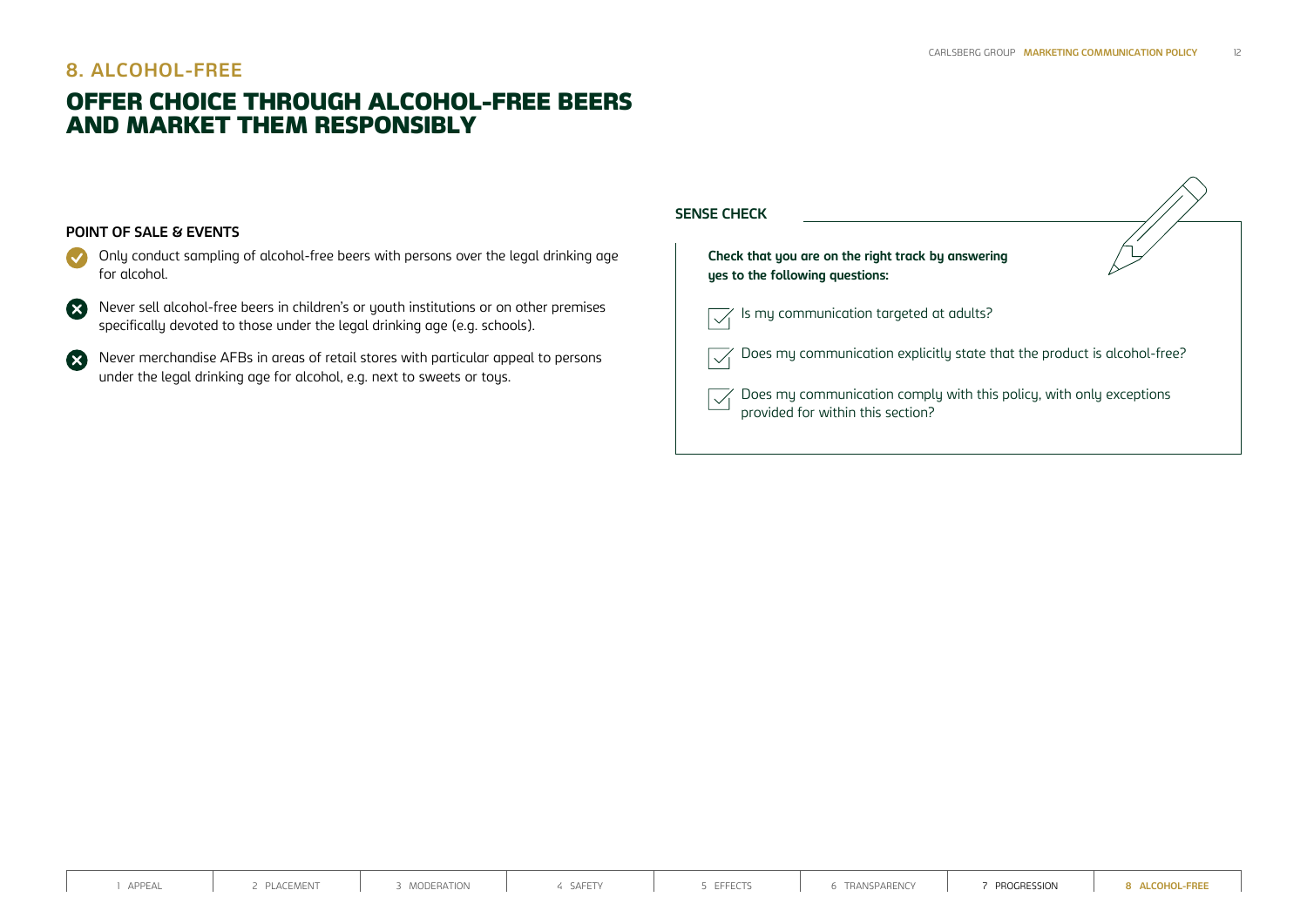# **COMPLIANCE & SCOPE** COMPLIANCE & SCOPE

#### **COMPLIANCE**

This policy represents the minimum standards for all Carlsberg Group brands and entities. Compliance is mandatory and the personal responsibility of all employees and contractors communicating through, or on behalf of, our brands. This applies both to the letter and the spirit.

In many cases, our policy contains standards that are stricter than required by local regulations. However, in cases where local regulations are stricter, they must always supersede this policy.

## **TRAINING**

All marketing employees and marketing agencies must complete training in this policy, via online e-learning or face to face, at the beginning of their employment with the Carlsberg Group. This training should be repeated on an annual basis.

This policy must form an appendix to all relevant agency contracts, with its terms being mandatory.

## **SUPPORT**

Local Legal and Corporate Affairs teams are able to provide support with interpreting the policy and local legislation. They should be consulted as early as possible during the development of marketing communications. When areas of doubt exist, or in the event of suspected non-compliance, the matter should be escalated to Group Commercial and Group Corporate Affairs departments.

#### **SCOPE**

This policy covers:

- All products and brands containing alcohol
- Applicable alcohol-free beers (AFBs) as detailed on pages 11-12.

It applies to any communication on behalf of brands in the two categories above, with channels including, but not limited to:

- Media: digital, broadcast, print, cinema, outdoor advertising, billboards and product placement.
- Point of sale materials: drinkware, serving materials/merchandise, eCommerce and clothing, communication and displays.
- Sponsorships & PR: sports teams, stadiums, music festivals, influencers (including individual athletes, artists) and media outreach.
- Promotions: consumer competitions, in-store offers, eCommerce offers, trade promotions, experiential activations, product placement and events.
- Brand innovation and product development: packaging, labelling and naming.
- Third-party channels: customer/supplier communications for our brands.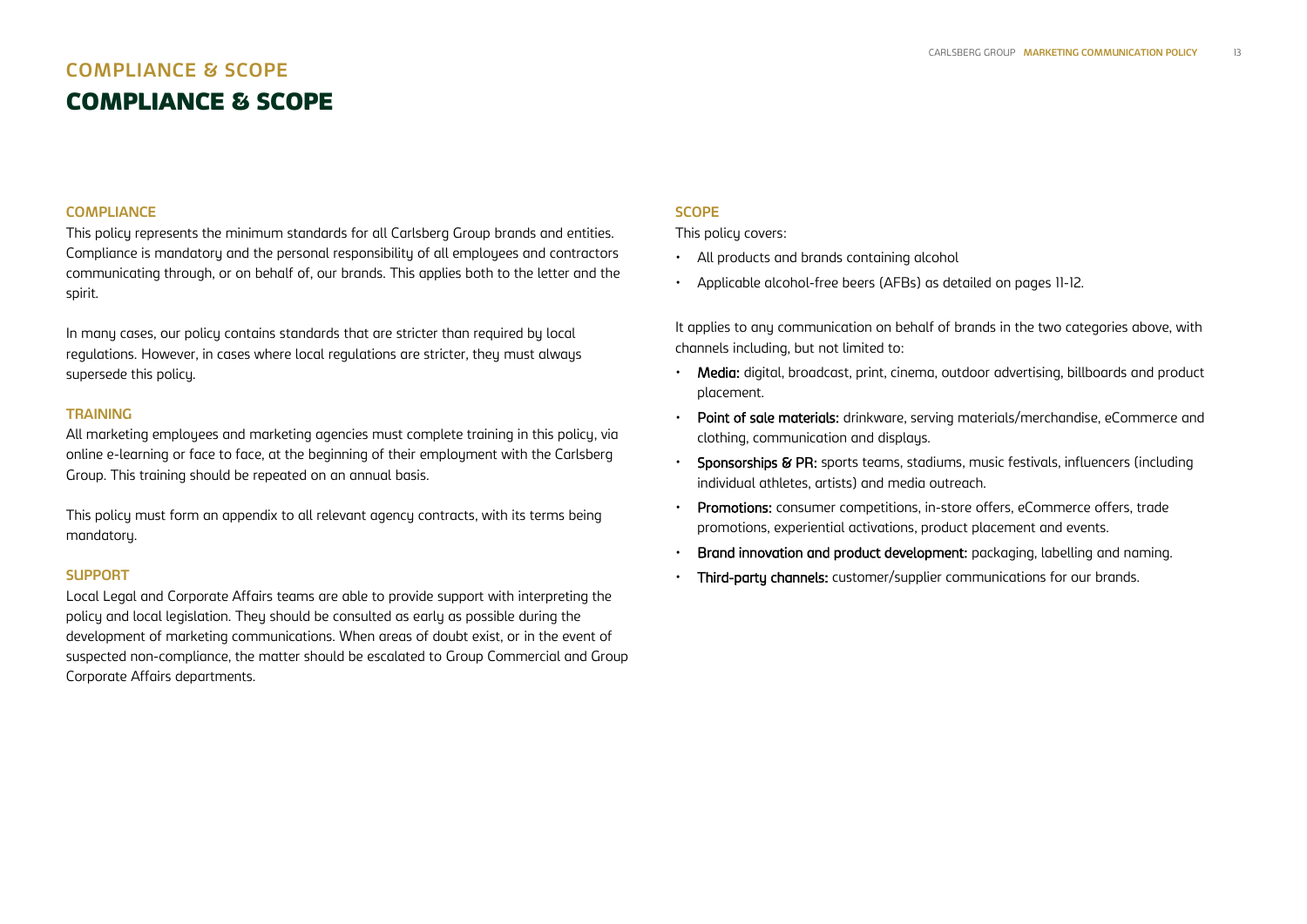# ROLES AND RESPONSIBILITIES

| Body/function/individuals                                                                                                     | Roles and responsibilities                                                                                                                                                                                                                                                                        |  |
|-------------------------------------------------------------------------------------------------------------------------------|---------------------------------------------------------------------------------------------------------------------------------------------------------------------------------------------------------------------------------------------------------------------------------------------------|--|
| <b>ExCom</b>                                                                                                                  | Responsible for policy approval.                                                                                                                                                                                                                                                                  |  |
| <b>Group Commercial (CCO)</b>                                                                                                 | Policy owner with overall responsibility to ExCom for marketing communication issues in the Carlsberg Group and for ensuring<br>that material marketing communication risks in the Group are duly attended to and communicated to ExCom/the Audit<br>Committee/the Supervisory Board as relevant. |  |
| <b>Global/local Marketing Director</b>                                                                                        | Responsible for ensuring that this policy is implemented and adhered to, and that all relevant employees are made aware of the<br>policy and its requirements.                                                                                                                                    |  |
| <b>Local brand owners</b>                                                                                                     | Responsible for verifying and validating marketing materials against the policy.                                                                                                                                                                                                                  |  |
| <b>Local Legal Counsel &amp; Corporate</b><br><b>Affairs</b>                                                                  | Responsible for verifying marketing materials against legal requirements/stakeholder views/industry standards.                                                                                                                                                                                    |  |
| <b>VP Corporate Affairs</b>                                                                                                   | Joint final decision-maker in the event of escalation.                                                                                                                                                                                                                                            |  |
| <b>VP Group Legal</b>                                                                                                         | Joint final decision-maker in the event of escalation.                                                                                                                                                                                                                                            |  |
| Management, employees and contract workers of Responsible for adhering to this policy.<br>all entities in the Carlsberg Group |                                                                                                                                                                                                                                                                                                   |  |